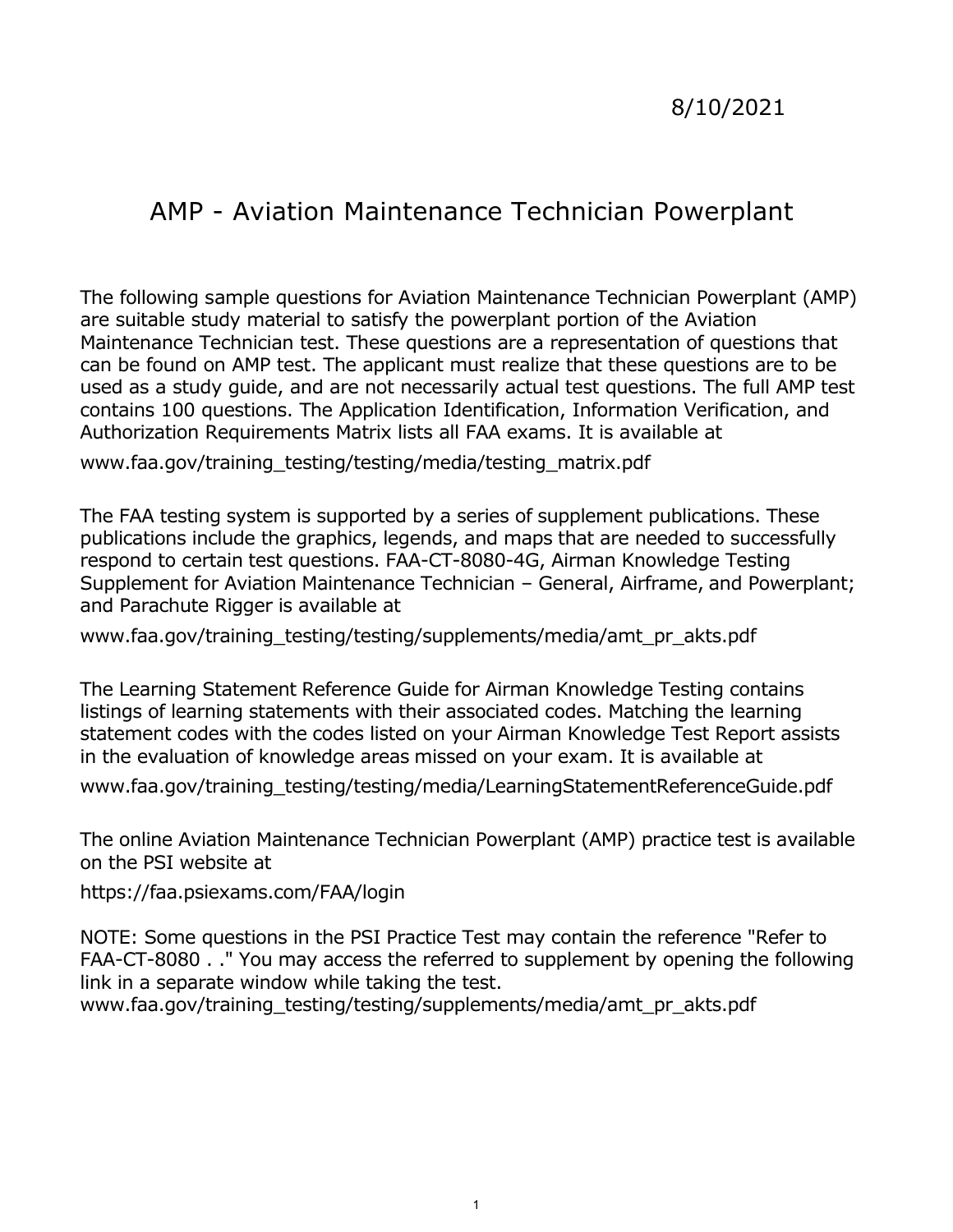- **1. Which type of bearings are generally used for connecting rods and cam shafts?**
	- **A. Plain.**
	- **B. Roller.**
	- **C. Ball.**

**2. The five events of a four-stroke cycle engine in the order of their occurrence are**

- **A. intake, ignition, compression, power, and exhaust.**
- **B. intake, compression, power, ignition, and exhaust.**
- **C. intake, compression, ignition, power, and exhaust.**

**Metadata:** LSCCode : AMP056

- **3. What is likely to occur if a reciprocating engine is operated at high power settings before it is properly warmed up?**
	- **A. Oil starvation of bearings and other parts.**
	- **B. Excessive engine oil pressure.**
	- **C. Thermal shock of cylinders.**

**Metadata:** LSCCode : AMP030

- **4. During the inspection of an engine control system in which push pull control rods are used, the threaded rod ends should**
	- **A. ensure that the safety wire passes through the hole in the shank of the rod end.**
	- **B. be checked for thread engagement of at least two threads but not more than four threads.**
	- **C. be checked for the amount of thread engagement by means of the inspection holes.**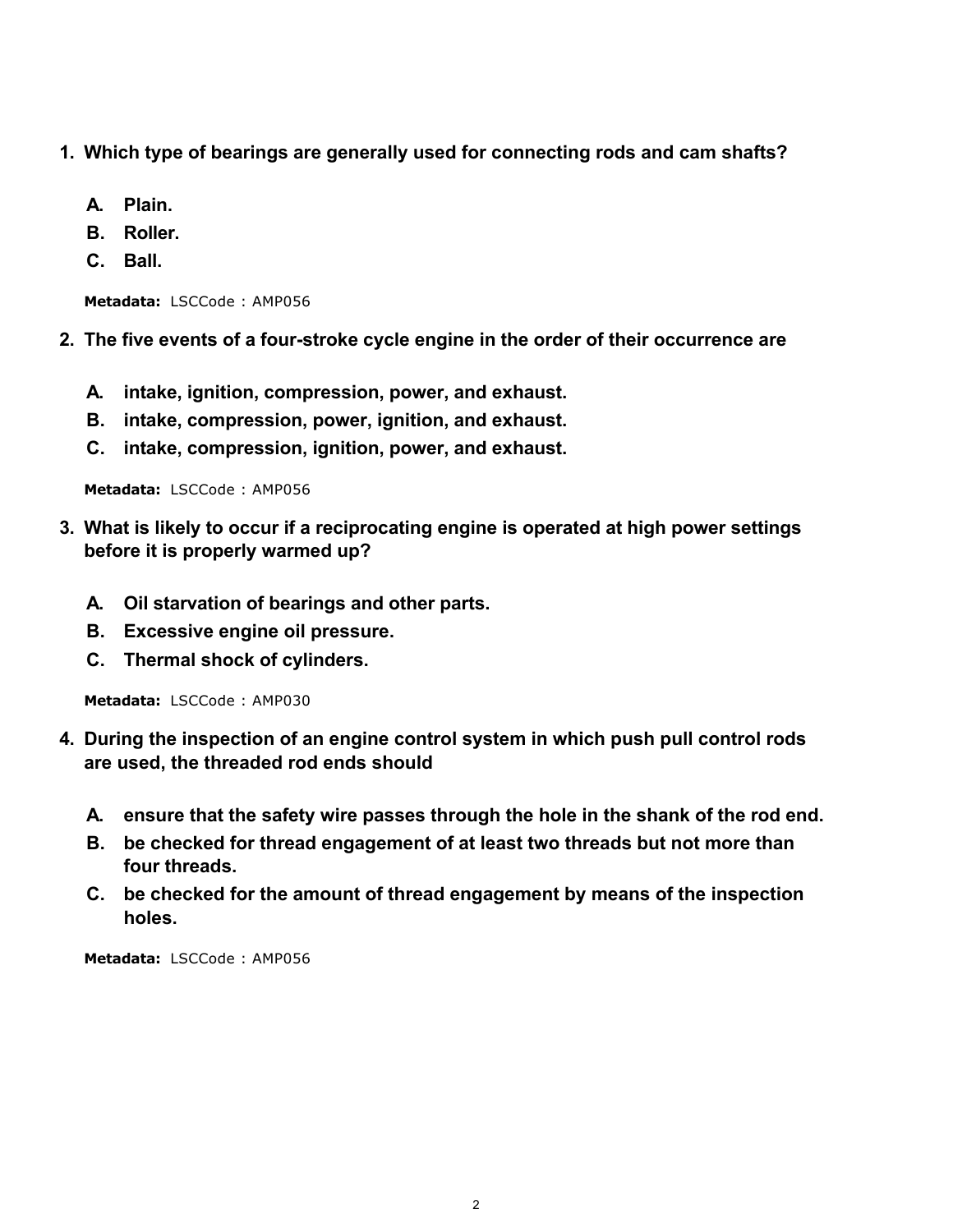- **5. If the ignition switch is moved from BOTH to either LEFT or RIGHT during an engine ground check, normal operation is usually indicated by a slight**
	- **A. increase in manifold pressure.**
	- **B. bump in propeller rpm.**
	- **C. drop in torquemeter pressure indication.**

- **6. Some cylinder barrels are hardened by**
	- **A. nitriding.**
	- **B. honing.**
	- **C. quenching.**

**Metadata:** LSCCode : AMP056

- **7. What is the purpose of installing two or more springs on each valve in an aircraft engine?**
	- **A. To equalize side pressure on the valve stem.**
	- **B. To eliminate valve spring vibration or surging.**
	- **C. To help equalize valve face loading.**

**Metadata:** LSCCode : AMP056

- **8. The volume of a cylinder equals 70 cubic inches when the piston is at bottom center. When the piston is at the top of the cylinder, the volume equals 10 cubic inches. What is the compression ratio?**
	- **A. 10:7**
	- **B. 10:1**
	- **C. 7:1**

**Metadata:** LSCCode : AMP056

- **9. Three types of turbine blades are**
	- **A. impulse, converging, and impulse-converging.**
	- **B. impulse, reaction, and impulse-reaction.**
	- **C. impulse, diverging, and impulse-diverging.**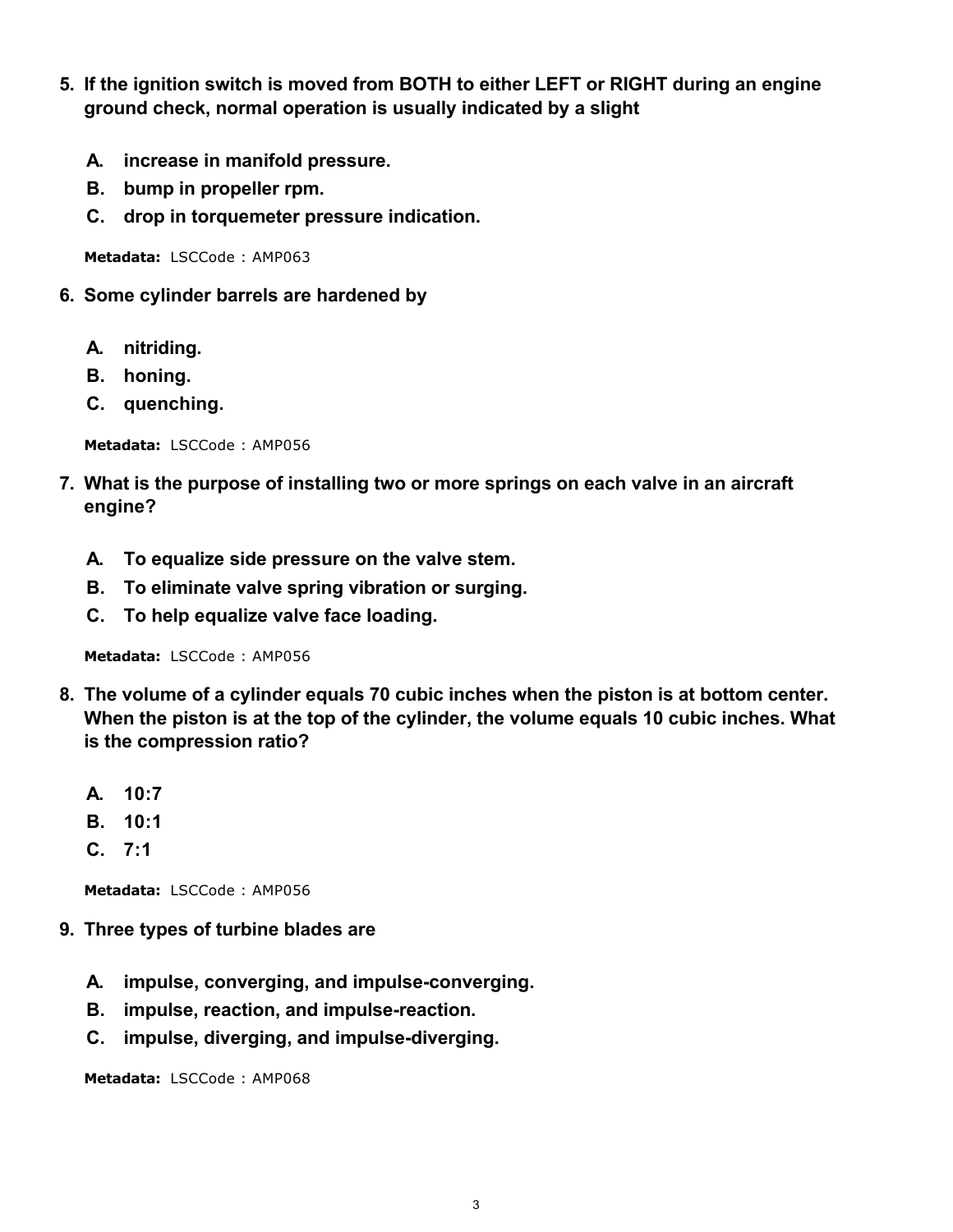- **10. Who establishes the recommended operating time between overhauls (TBO) of a turbine engine used in general aviation?**
	- **A. Engine manufacturer.**
	- **B. TBO does not apply to turbine engines.**
	- **C. Aircraft manufacturer.**

- **11. Which of the following may be used to mark turbine engine components exposed to high temperatures?**
	- **A. Grease or wax pencil.**
	- **B. Layout dye.**
	- **C. Graphite lead pencil.**

**Metadata:** LSCCode : AMP004

- **12. Who establishes mandatory replacement times for critical components of turbine engines?**
	- **A. Aircraft manufacturer.**
	- **B. Component manufacturer.**
	- **C. Engine manufacturer.**

**Metadata:** LSCCode : AMP058

- **13. What is the first engine instrument indication of a successful start of a turbine engine?**
	- **A. A rise in engine rpm.**
	- **B. A rise in oil temperature.**
	- **C. A rise in the exhaust gas temperature.**

**Metadata:** LSCCode : AMP068

- **14. When starting a turbine engine, a hung start is indicated if the engine**
	- **A. exhaust gas temperature exceeds specified limits.**
	- **B. fails to reach idle rpm.**
	- **C. N1 is normal, but N2 is low.**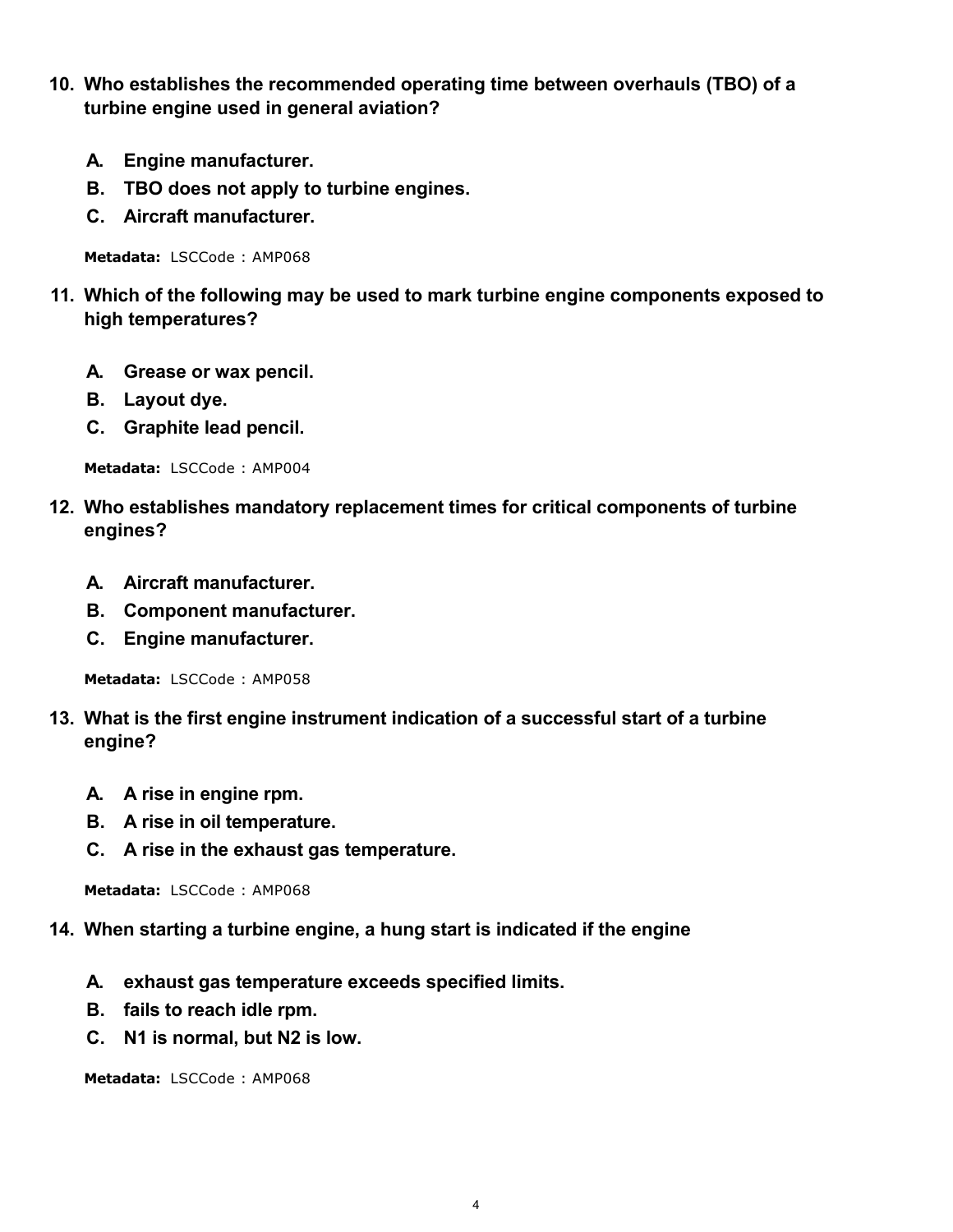- **15. Turbine blades are generally more susceptible to operating damage than compressor blades because of**
	- **A. the high probability of carbon deposits.**
	- **B. exposure to high temperatures.**
	- **C. less exposure to solution during engine pressure wash.**

- **16. The non-rotating axial-flow compressor airfoils in an aircraft gas turbine engine are called**
	- **A. rotor blades.**
	- **B. stator vanes.**
	- **C. disc rims.**

**Metadata:** LSCCode : AMP068

#### **17. A turbine engine hot section is particularly susceptible to which kind of damage?**

- **A. Erosion.**
- **B. Cracking.**
- **C. Elongation.**

**Metadata:** LSCCode : AMP069

- **18. Which of the following acts as a diffuser in a turbine engine and converts velocity to pressure?**
	- **A. Impeller.**
	- **B. Manifold.**
	- **C. Stators.**

**Metadata:** LSCCode : AMP068

- **19. How is the flow range of the fuel discharge nozzles installed in a fuel injected reciprocating engine indicated?**
	- **A. By a letter stamped on the hex of the nozzle body.**
	- **B. By a number stamped on the hex of the nozzle body.**
	- **C. By the code located on the engine data plate.**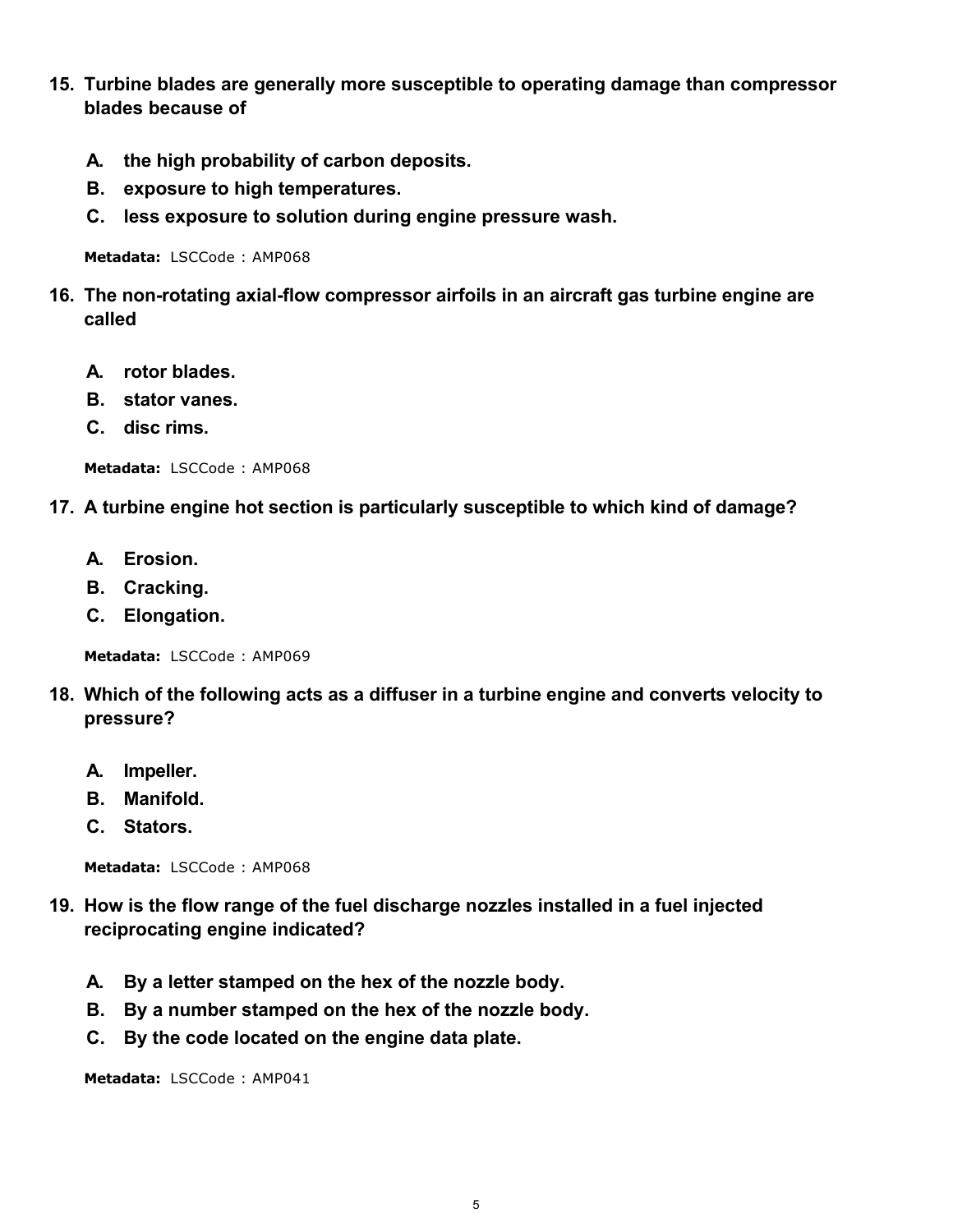- **20. What publication is used for guidance to determine whether a powerplant repair is major or minor?**
	- **A. Airworthiness Directives**
	- **B. 14 CFR Part 43**
	- **C. Aircraft Owner`s Manual**

- **21. Which of the following instrument conditions is acceptable and does not require immediate correction?**
	- **A. Case paint chipped.**
	- **B. Instrument glass fogged.**
	- **C. Mounting screws loose.**

**Metadata:** LSCCode : AMP012

#### **22. Turbine engine EGT thermocouples are constructed of**

- **A. iron and constantan.**
- **B. copper and constantan.**
- **C. chromel and alumel.**

**Metadata:** LSCCode : AMP066

- **23. Which of the following is a good indication of a malfunctioning fuel nozzle when inspecting the exhaust section of an aircraft turbine engine?**
	- **A. Buckling of the combustion liner.**
	- **B. Hotspots on the tail cone.**
	- **C. Carbon build up in the exhaust.**

**Metadata:** LSCCode : AMP056

- **24. The thermocouple leads used to measure cylinder temperature on an aircraft reciprocating engine**
	- **A. should be cut and trimmed to fit if the lead is too long.**
	- **B. are connected to the electrical wiring on one end and the cylinder on the other end.**
	- **C. connected to the cylinder can only be bayonet type.**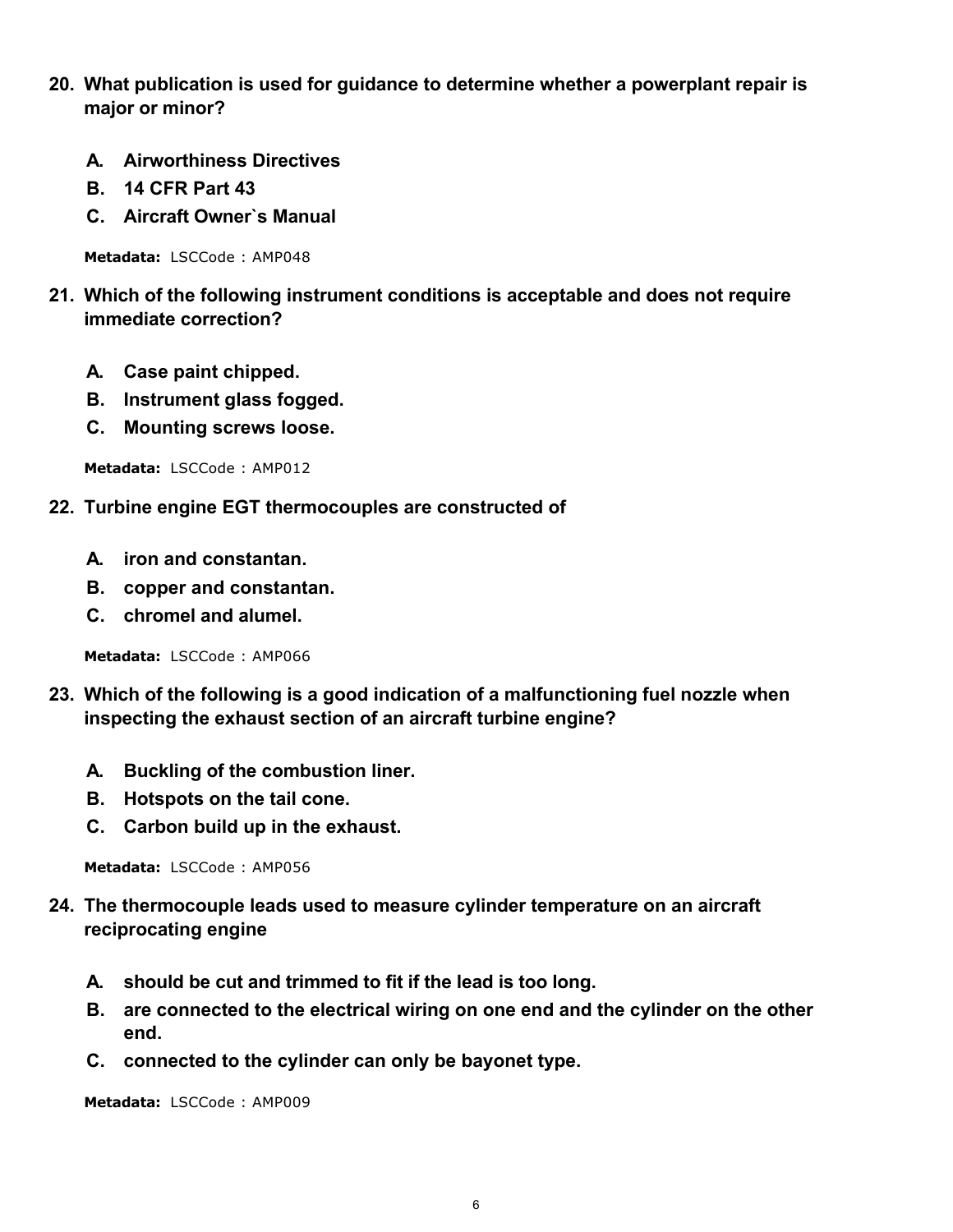- **25. Which statement best describes the blowout type indicator disk on a fixed fire extinguishing system?**
	- **A. When the red indicator disk is missing, it indicates the fire extinguishing system is charged and ready for use.**
	- **B. When the yellow indicator disk is missing, it indicates the fire extinguishing system has been normally discharged.**
	- **C. When the green indicator disk is missing, it indicates that the fire extinguishing system may have been normally discharged.**

**26. (Refer to FAA-CT-8080-4G, Appendix 2, Figure 3.) What are the fire-extinguisher container pressure limits when the temperature is 50°F?**



- **A. 425 575 PSIG.**
- **B. 435 605 PSIG.**
- **C. 475 625 PSIG.**

**Metadata:** LSCCode : AMP036

- **27. Which of the following fire detection systems are commonly used in an engine nacelle?**
	- **A. Fire detection control unit.**
	- **B. Thermocouple detector.**
	- **C. Kidde continous-loop.**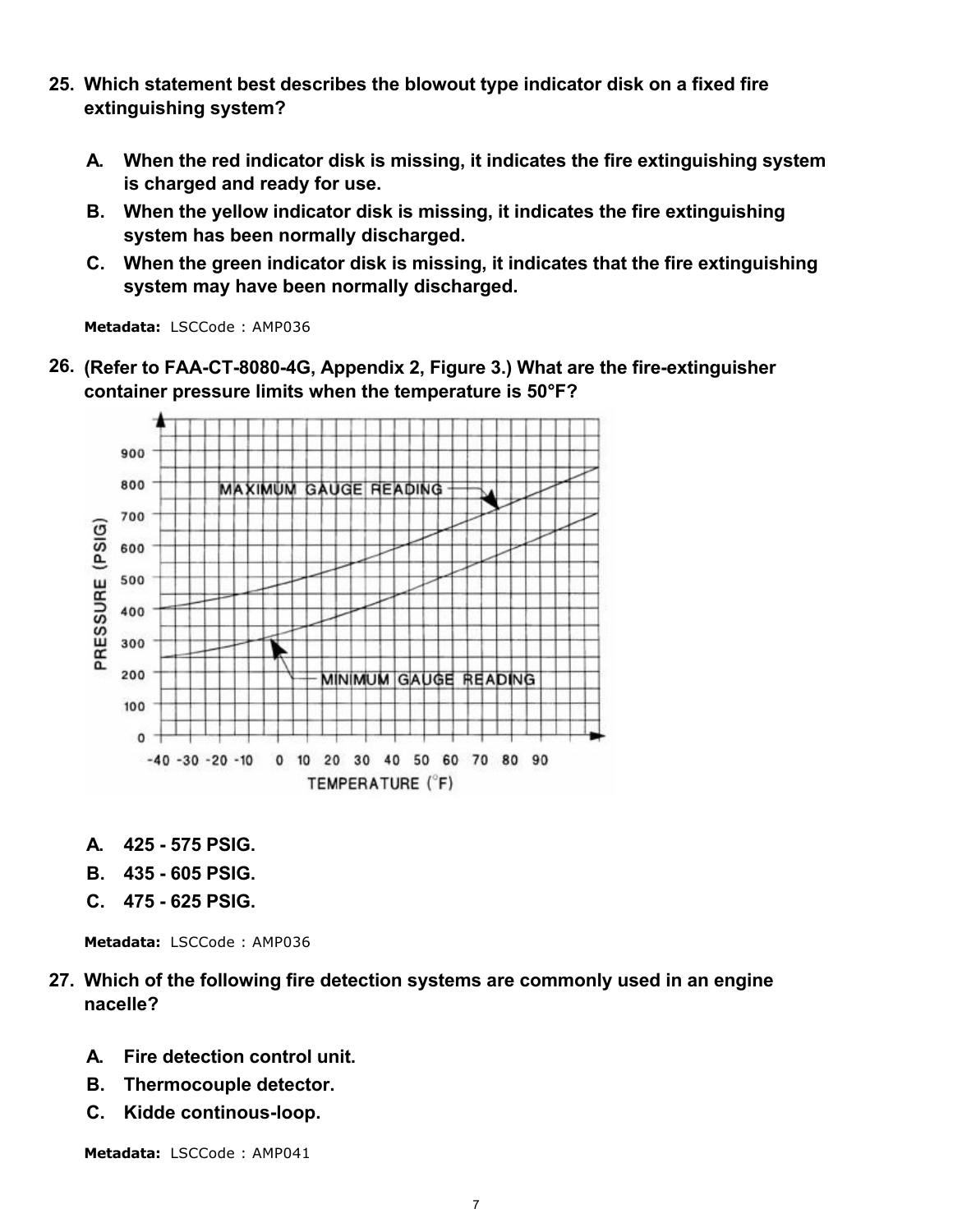- **28. What is used to polish commutators or slip rings?**
	- **A. Double-0 sandpaper.**
	- **B. Stiff bristle brushes.**
	- **C. Emery cloths.**

## **29. When installing electrical wiring parallel to a fuel line, the wiring should be**

- **A. below the fuel line.**
- **B. beside the fuel line.**
- **C. above the fuel line.**

**Metadata:** LSCCode : AMP026

- **30. The reason for flashing the field in a generator is to**
	- **A. restore residual magnetism to the field frame.**
	- **B. ensure proper operation of the capacitor.**
	- **C. relieve the unit of any residual electrical energy.**

**Metadata:** LSCCode : AMP044

- **31. A term commonly used when two or more electrical terminals are installed on a single lug of a terminal strip is**
	- **A. strapping.**
	- **B. piggy backing.**
	- **C. stacking.**

**Metadata:** LSCCode : AMP026

## **32. Aircraft wire size is determined by using a(n)**

- **A. ohmeter.**
- **B. wire gauge.**
- **C. dial caliper.**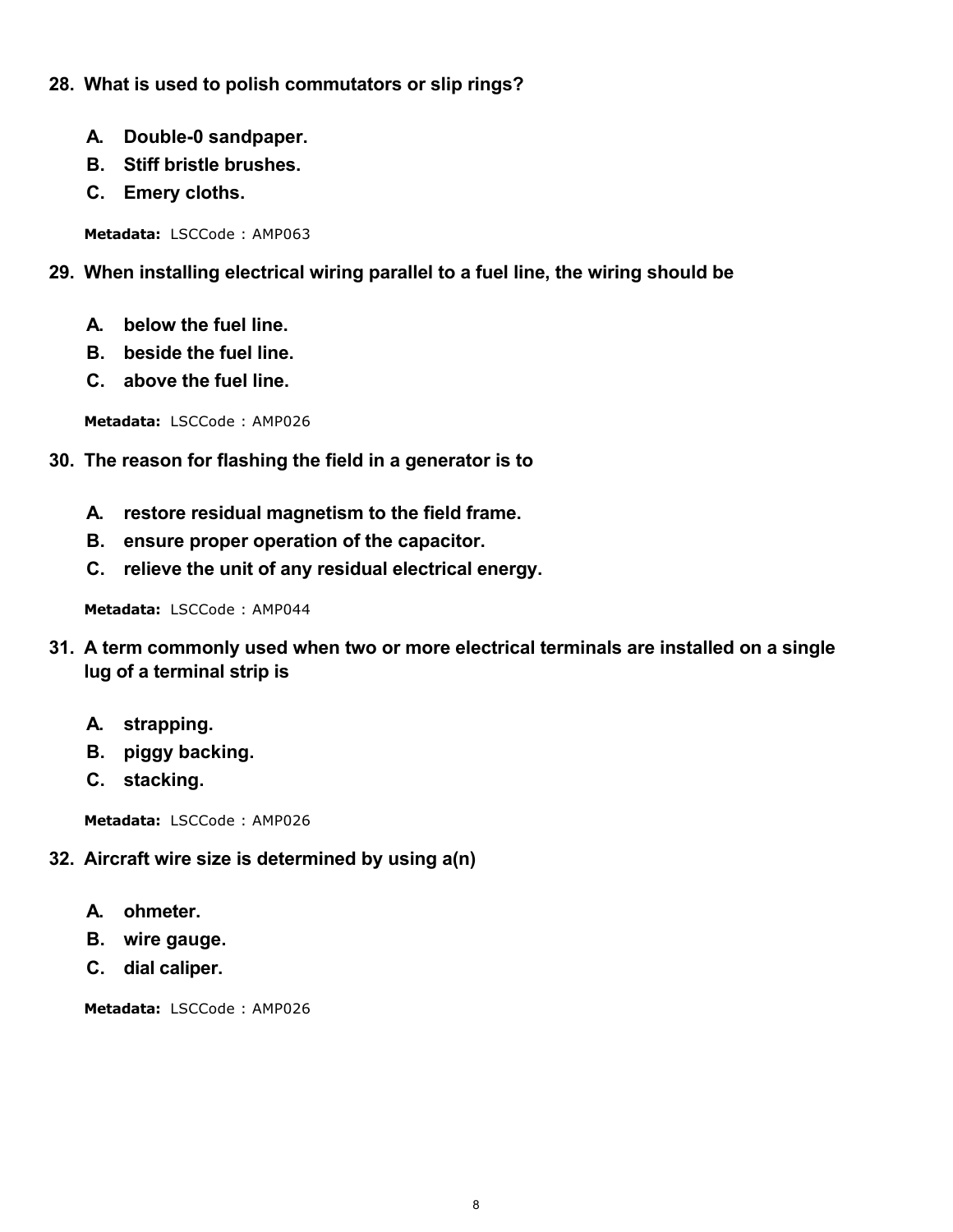- **33. Starter brushes should be replaced when they are worn down to**
	- **A. one-half of the original length.**
	- **B. three-quarters of the original length.**
	- **C. one-quarter of the original length.**

- **34. The viscosity of a liquid is a measure of its**
	- **A. resistance to flow.**
	- **B. rate of change.**
	- **C. weight or density.**

**Metadata:** LSCCode : AMP029

- **35. Which of the following helps determine the proper grade of oil to use in a particular engine?**
	- **A. Adequate lubrication in various attitudes of flight.**
	- **B. Positive introduction of oil to the bearings.**
	- **C. Operating speeds of bearings.**

**Metadata:** LSCCode : AMP029

- **36. Specific gravity is a comparison of the weight of a substance to the weight of an equal volume of**
	- **A. oil at a specific temperature.**
	- **B. distilled water at a specific temperature.**
	- **C. mercury at a specific temperature.**

**Metadata:** LSCCode : AMP030

- **37. Which of the following has the greatest effect on the viscosity of lubricating oil?**
	- **A. Temperature.**
	- **B. Engine rpm.**
	- **C. Oil pressure.**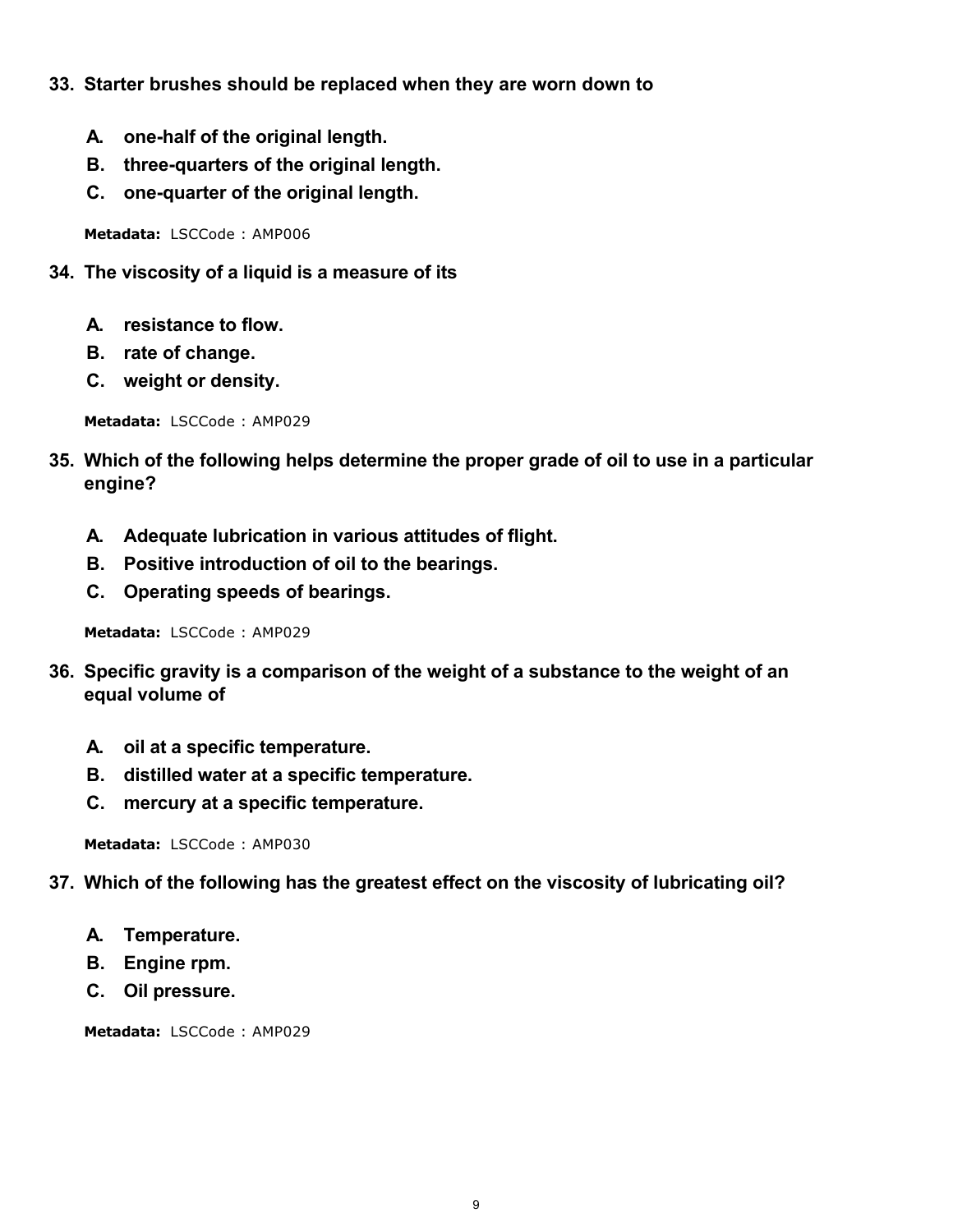- **38. In order to maintain a constant oil pressure as the clearances between the moving parts of an engine increase through normal wear, the supply pump output**
	- **A. increases as the resistance offered to the flow of oil increases with more oil being returned to the pump inlet by the relief valve.**
	- **B. remains relatively constant (at a given rpm) with less oil being returned to the pump inlet by the relief valve.**
	- **C. remains relatively constant (at a given rpm) with more oil being returned to the pump inlet by the relief valve.**

- **39. Which of the following prevents oil from entering the main accessory case when the engine is not running?**
	- **A. Pressure valve.**
	- **B. Hydraulic fuse.**
	- **C. Check valve.**

**Metadata:** LSCCode : AMP030

- **40. Which of the following factors has the least effect on the oil consumption of a specific engine?**
	- **A. Mechanical efficiency.**
	- **B. Engine rpm.**
	- **C. Lubricant characteristics.**

**Metadata:** LSCCode : AMP056

- **41. If an oil filter element becomes completely clogged, the**
	- **A. oil flow to the engine will be restricted.**
	- **B. oil will be bypassed back to the oil tank.**
	- **C. bypass valve will open, and the oil pump will supply unfiltered oil.**

**Metadata:** LSCCode : AMP030

- **42. Which of the following are distinct circuits of a high tension magneto?**
	- **A. Magnetic, primary, and secondary.**
	- **B. Magnetic, E-gap, and P lead.**
	- **C. Primary, P lead, and secondary.**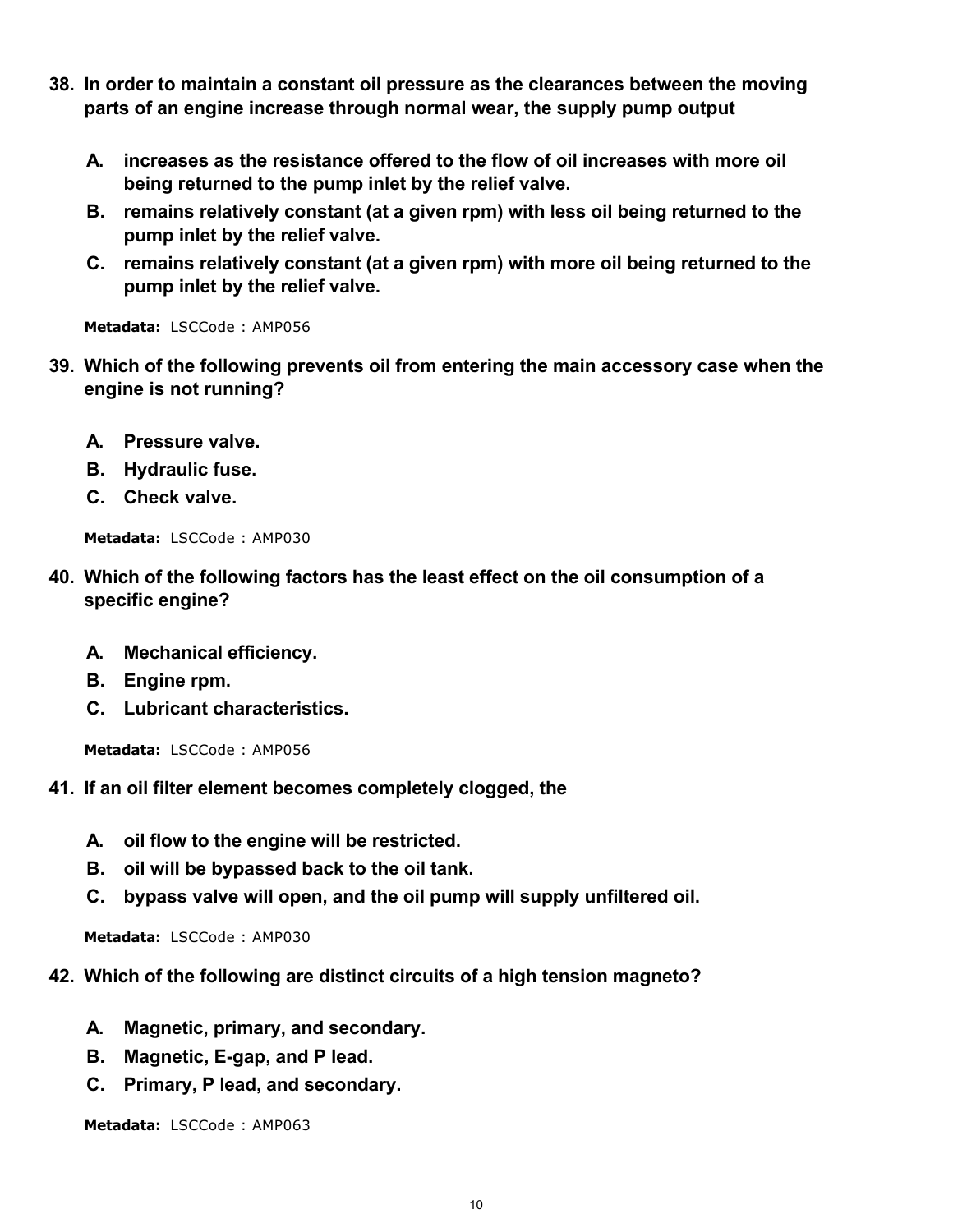- **43. Advantages of dual ignition in aircraft engines include providing a backup magneto system, increasing the output power of the engine, and**
	- **A. permitting the use of lower grade fuels.**
	- **B. increasing the intensity of the spark at the spark plugs.**
	- **C. increasing the output power of the engine.**

**44. Defective spark plugs will cause the engine to run rough**

- **A. during run up.**
- **B. during cruise.**
- **C. at all speeds.**

**Metadata:** LSCCode : AMP064

- **45. The primary advantage of pneumatic (air turbine) starters over comparable electric starters for turbine engines is**
	- **A. a significant lack of wear to the commutator.**
	- **B. that it does not disengage until the engine reaches idle.**
	- **C. its high power-to-weight ratio.**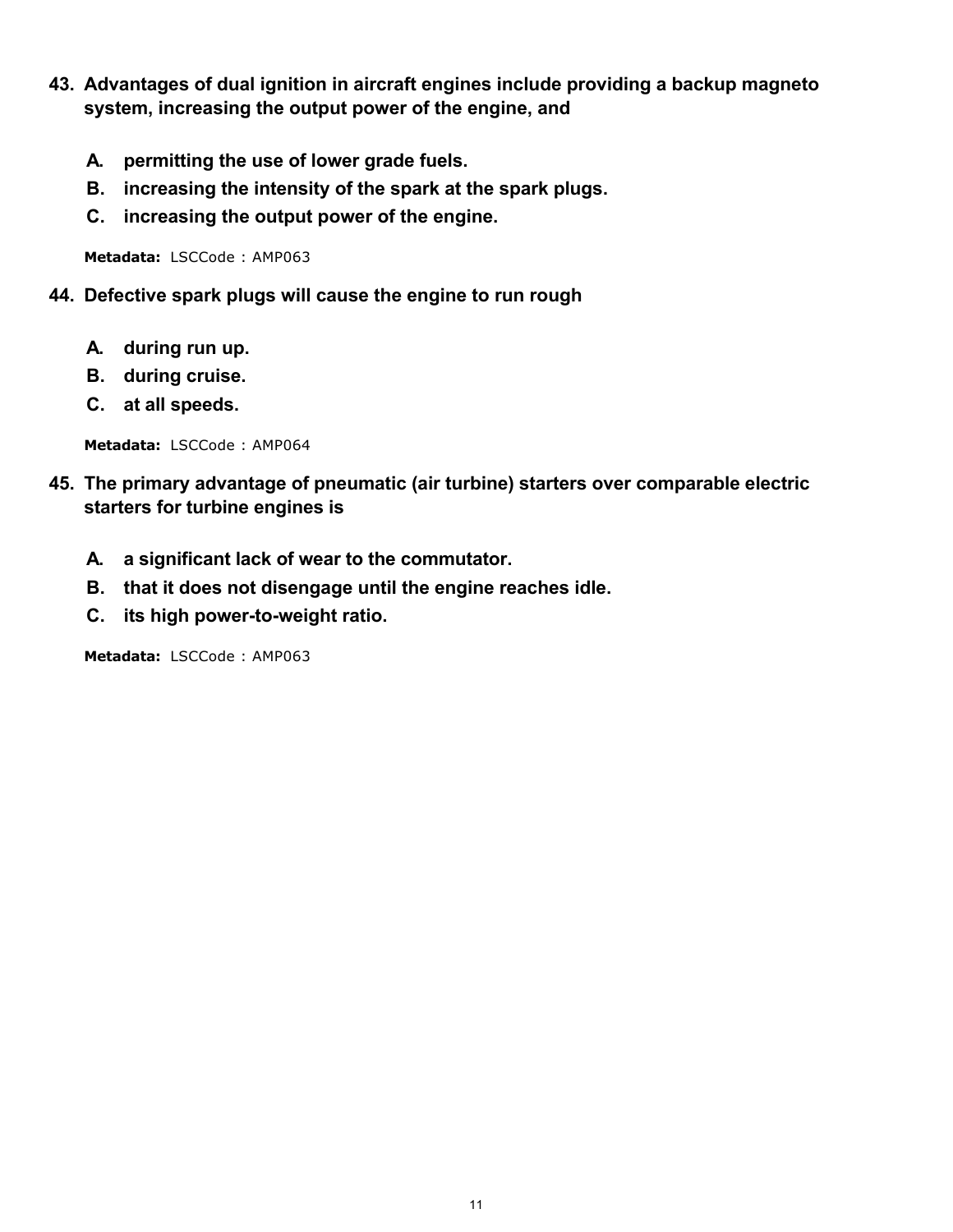**46. (Refer to FAA-CT-8080-4G, Appendix 2, Figure 5.) With power applied to the bus bar, what wire supplies standby power to the starter relay contact?**



- **A. 4**
- **B. 7**
- **C. 8**

**Metadata:** LSCCode : AMP068

## **47. The secondary coil of a magneto is grounded through the**

- **A. ignition switch.**
- **B. primary coil.**
- **C. ground side of the breaker points.**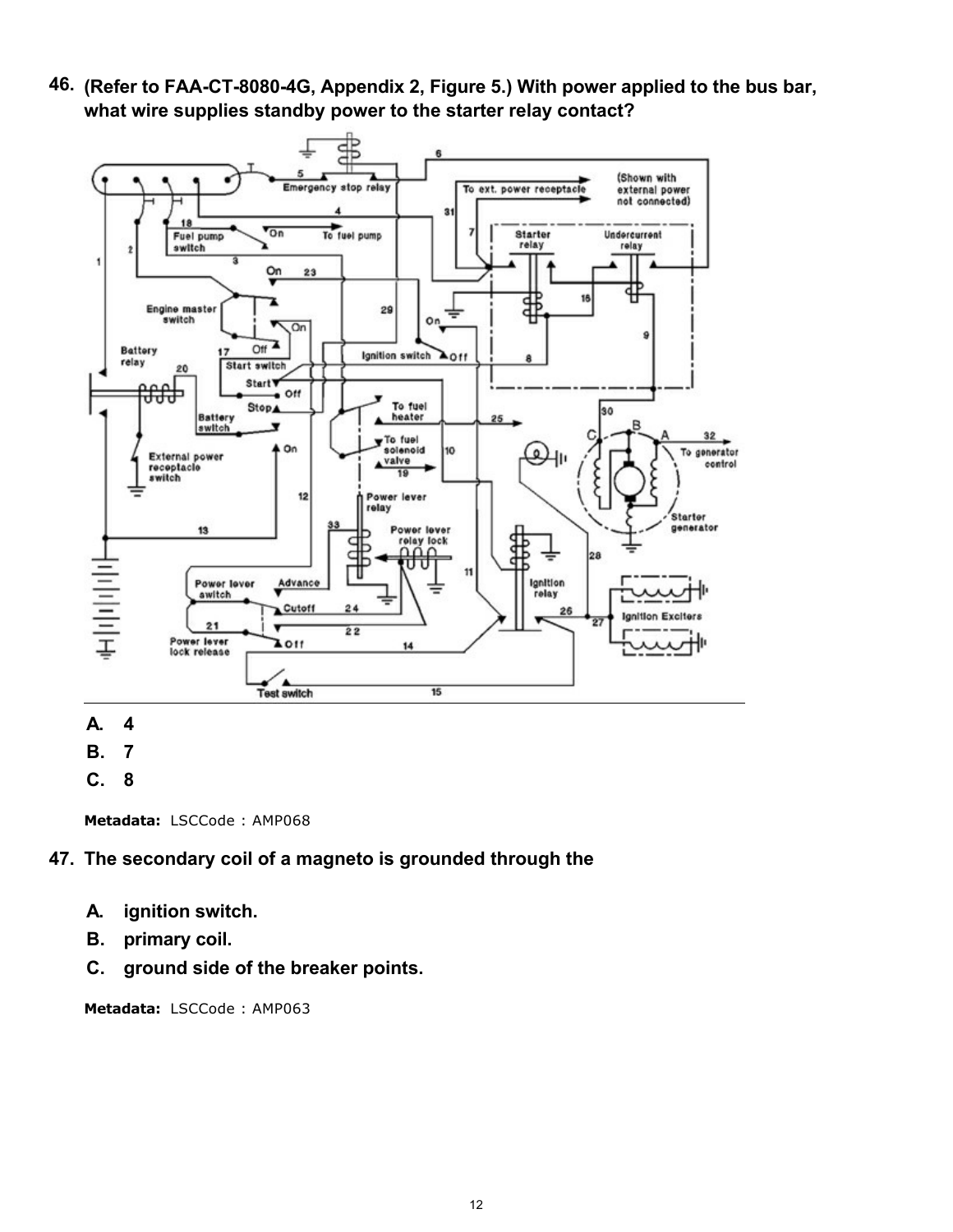- **48. The capacitor type ignition system is used almost universally on turbine engines primarily because of its high voltage and**
	- **A. low amperage.**
	- **B. long life.**
	- **C. high heat intensity.**

- **49. In a turbine engine DC capacitor discharge ignition system, where are the high voltage pulses formed?**
	- **A. At the breaker.**
	- **B. At the triggering transformer.**
	- **C. At the rectifier.**

**Metadata:** LSCCode : AMP068

#### **50. Igniter plugs used in turbine engines have a long service life because they**

- **A. have a high intensity spark.**
- **B. operate continuously with a lower spark.**
- **C. do not require continuous operation.**

**Metadata:** LSCCode : AMP068

- **51. When a magneto is operating, what is the probable cause for a shift in internal timing?**
	- **A. The rotating magnet loses its magnetism.**
	- **B. The distributor gear teeth are wearing on the rotor gear teeth.**
	- **C. The cam follower wear and/or the breaker points wear.**

**Metadata:** LSCCode : AMP047

- **52. The magnetic circuit of a magneto consists of a permanent multi-pole rotating magnet. The core is made of**
	- **A. hard steel.**
	- **B. soft iron.**
	- **C. electrical steel.**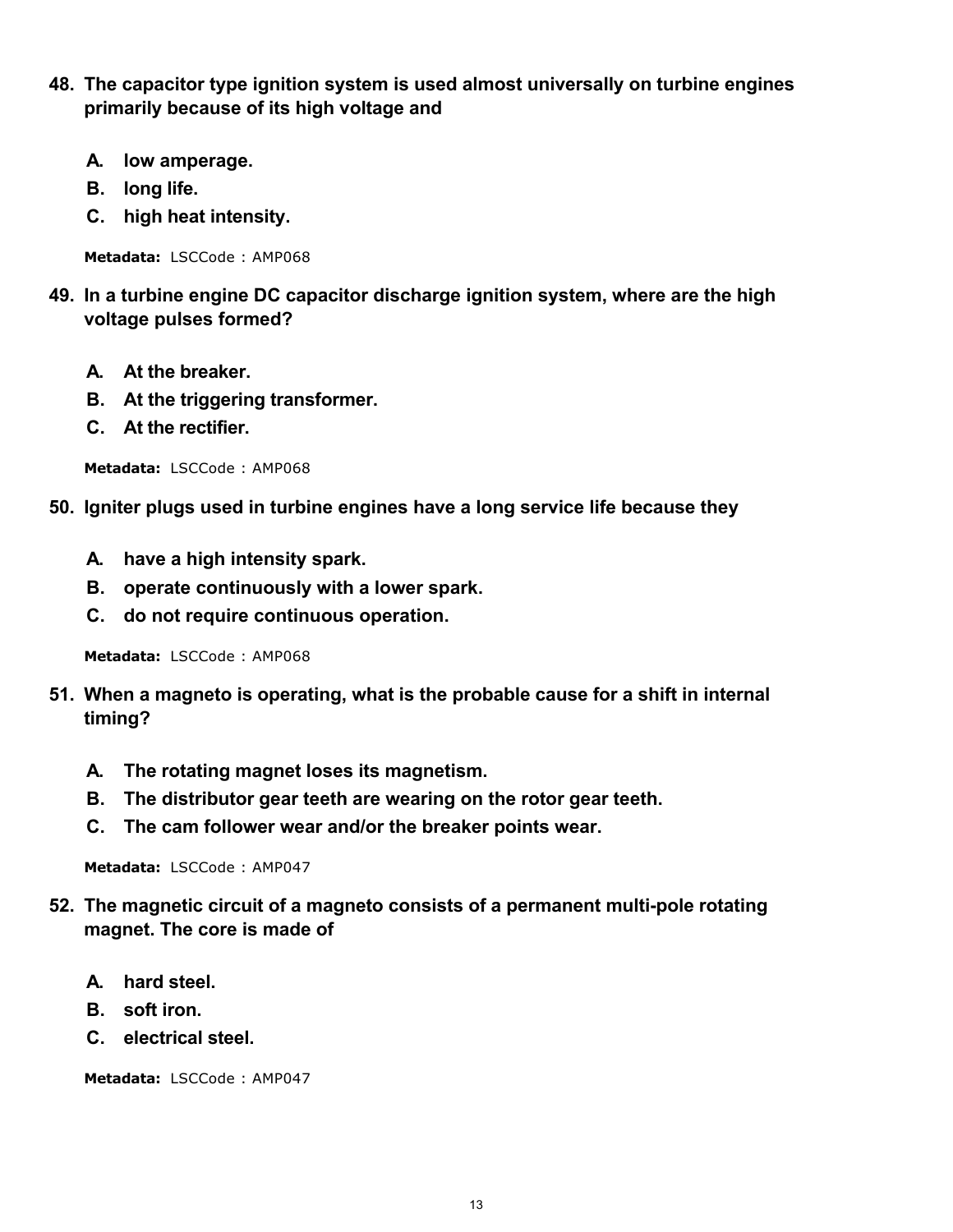- **53. When troubleshooting an engine that will not idle, what would be a probable cause?**
	- **A. Economizer valve is not operating correctly.**
	- **B. Mixture setting is too rich.**
	- **C. Manifold valve is not operating properly.**

- **54. What carburetor component limits the maximum airflow into the engine at full throttle?**
	- **A. Throttle valve.**
	- **B. Venturi.**
	- **C. Main metering jet.**

**Metadata:** LSCCode : AMP022

- **55. What component is used to ensure fuel delivery during periods of rapid engine acceleration?**
	- **A. Acceleration pump.**
	- **B. Engine-driven fuel pump.**
	- **C. Power enrichment unit.**

**Metadata:** LSCCode : AMP037

- **56. If fuel is found running from the carburetor with the engine not running, the likely cause is that the**
	- **A. float needle valve is not seated properly.**
	- **B. float level is adjusted too low.**
	- **C. main air bleed is clogged.**

**Metadata:** LSCCode : AMP038

- **57. What corrective action should be taken when a carburetor is found to be leaking fuel from the discharge nozzle?**
	- **A. Replace the needle valve and seat.**
	- **B. Adjust the mixture control.**
	- **C. Adjust throttle linkage.**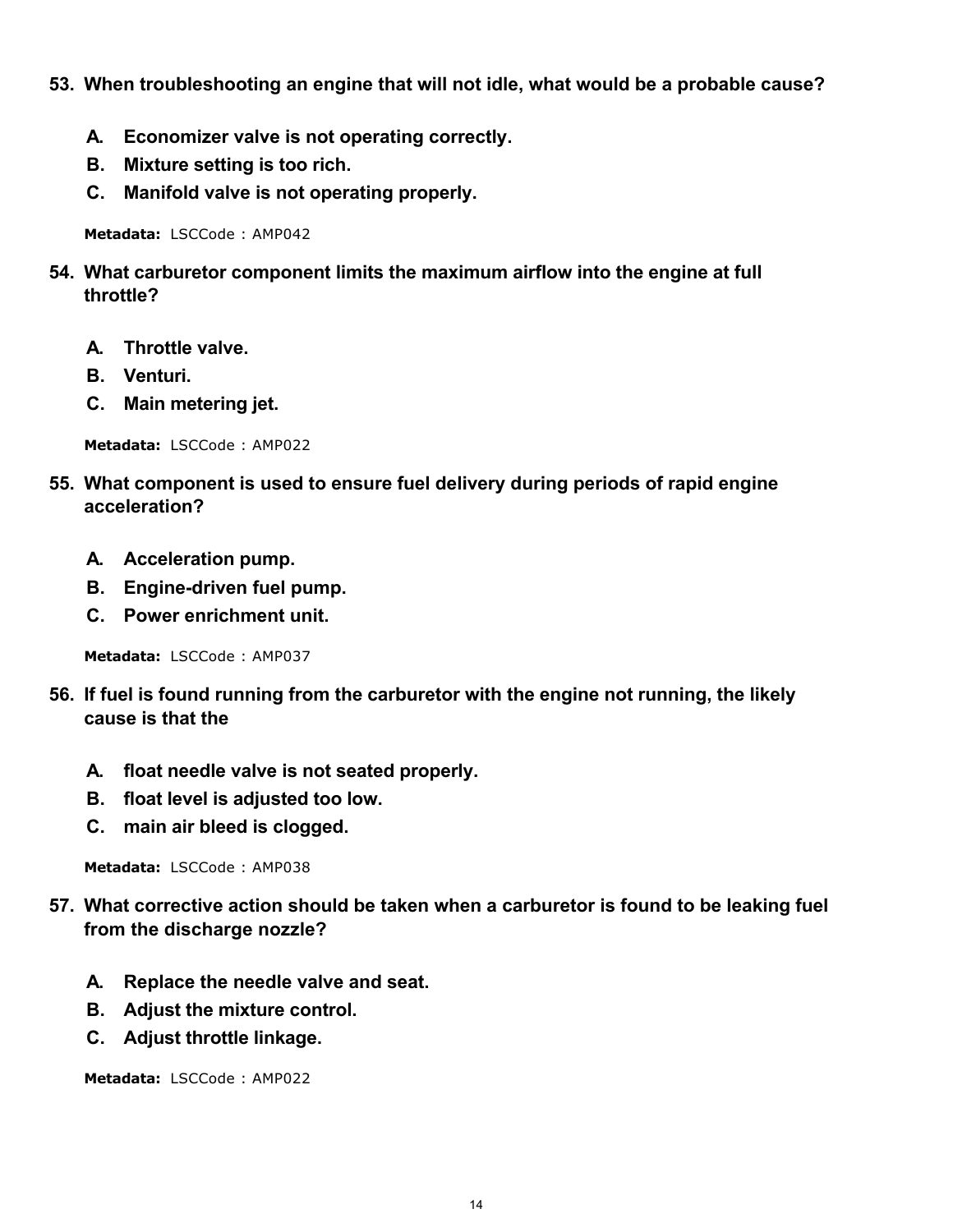- **58. The primary purpose of the air bleed openings used with continuous flow fuel injector nozzles is to**
	- **A. provide for automatic mixture control.**
	- **B. maintain constant fuel pressure.**
	- **C. aid in proper fuel vaporization.**

- **59. Which of the following best describes the function of an automatic mixture control (AMC)?**
	- **A. It compensates for change in the air density due to temperature and altitude.**
	- **B. It compensates for the air pressure above the fuel in the float chamber.**
	- **C. It compensates for the air pressure in the venturi of a float-type carburetor.**

**Metadata:** LSCCode : AMP056

- **60. An electronic engine control (EEC) is a system that receives engine operating information and**
	- **A. adjusts a standard hydromechanical fuel control unit to obtain the most effective engine operation.**
	- **B. develops the commands to various actuators to control engine parameters.**
	- **C. controls engine operation according to ambient temperature, pressure, and humidity.**

**Metadata:** LSCCode : AMP068

- **61. Prior to performing engine trimming, you should**
	- **A. call the control tower to obtain current sea level barometric pressure and temperature.**
	- **B. observe the reading on the aircraft Outside Air Temperature (OAT) gauge.**
	- **C. obtain a true temperature reading comparable to that of the air that enters the engine.**

**Metadata:** LSCCode : AMP068

- **62. Where is the main fuel strainer located in the aircraft fuel system?**
	- **A. At the highest point in the fuel system.**
	- **B. At the lowest point in the fuel system.**
	- **C. At the inlet chamber of the carburetor.**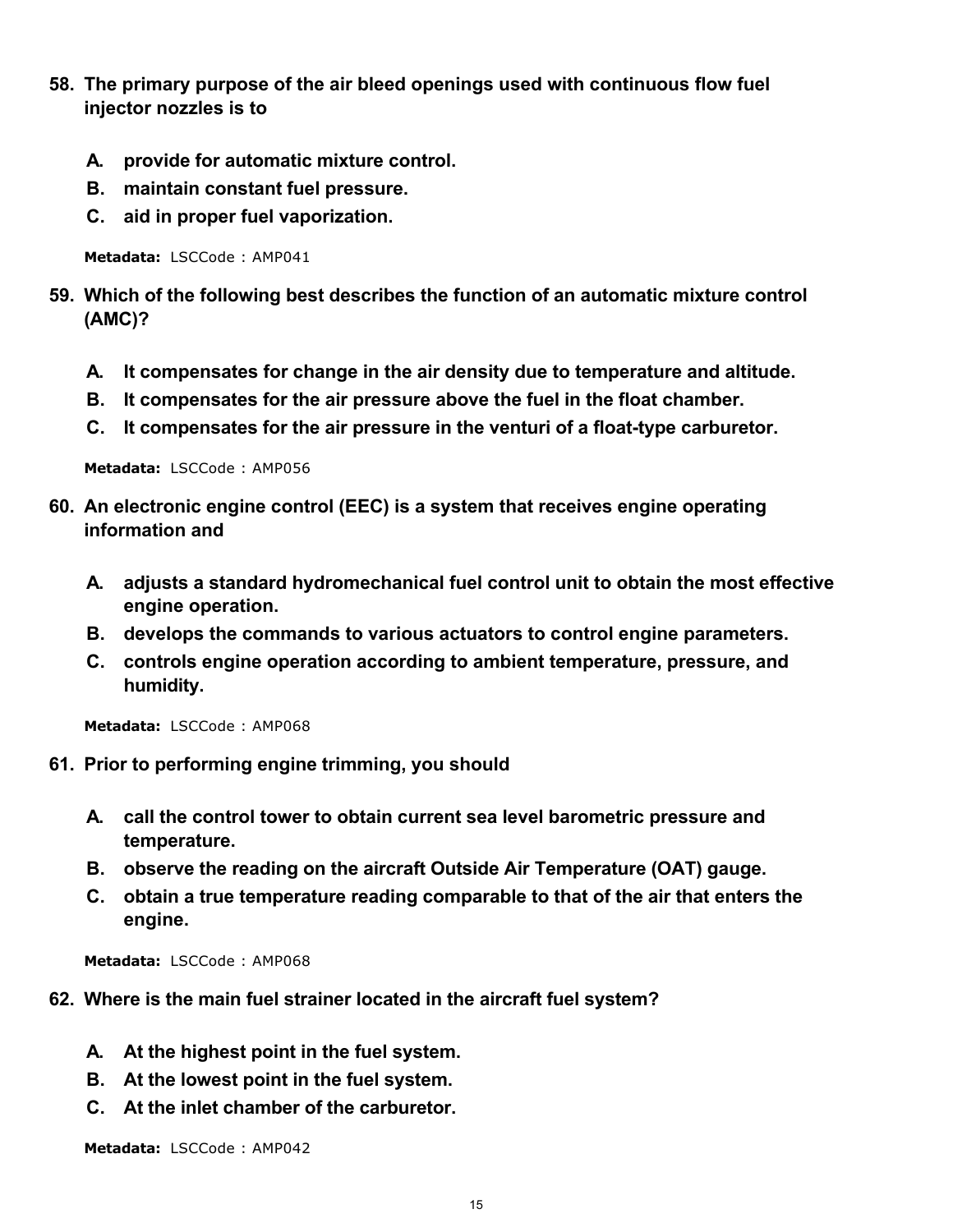- **63. Which of the following is a function of the differential pressure controller?**
	- **A. It limits the maximum manifold pressure that can be produced by the turbocharger at full throttle conditions.**
	- **B. It controls all positions of the waste gate except at fully open position.**
	- **C. It controls the position of the waste gate after the aircraft has reached its critical altitude.**

- **64. A method commonly used to prevent carburetor icing is to**
	- **A. preheat the intake air.**
	- **B. mix alcohol with the fuel.**
	- **C. electrically heat the throttle valve.**

**Metadata:** LSCCode : AMP003

- **65. If a fire starts in the induction system during the engine starting procedure, what should the operator do?**
	- **A. Turn off the fuel pump switches.**
	- **B. Continue cranking the engine.**
	- **C. Turn off the magneto switches.**

**Metadata:** LSCCode : AMP065

- **66. The position of the cowl flaps during normal cruise flight conditions is**
	- **A. closed.**
	- **B. open.**
	- **C. neutral.**

**Metadata:** LSCCode : AMP056

#### **67. Cracks in cooling fins that do not extend into the cylinder head**

- **A. should be left alone and monitored.**
- **B. may be repaired by removing the affected area and contour filing within limits.**
- **C. may be repaired by adding a stiffener.**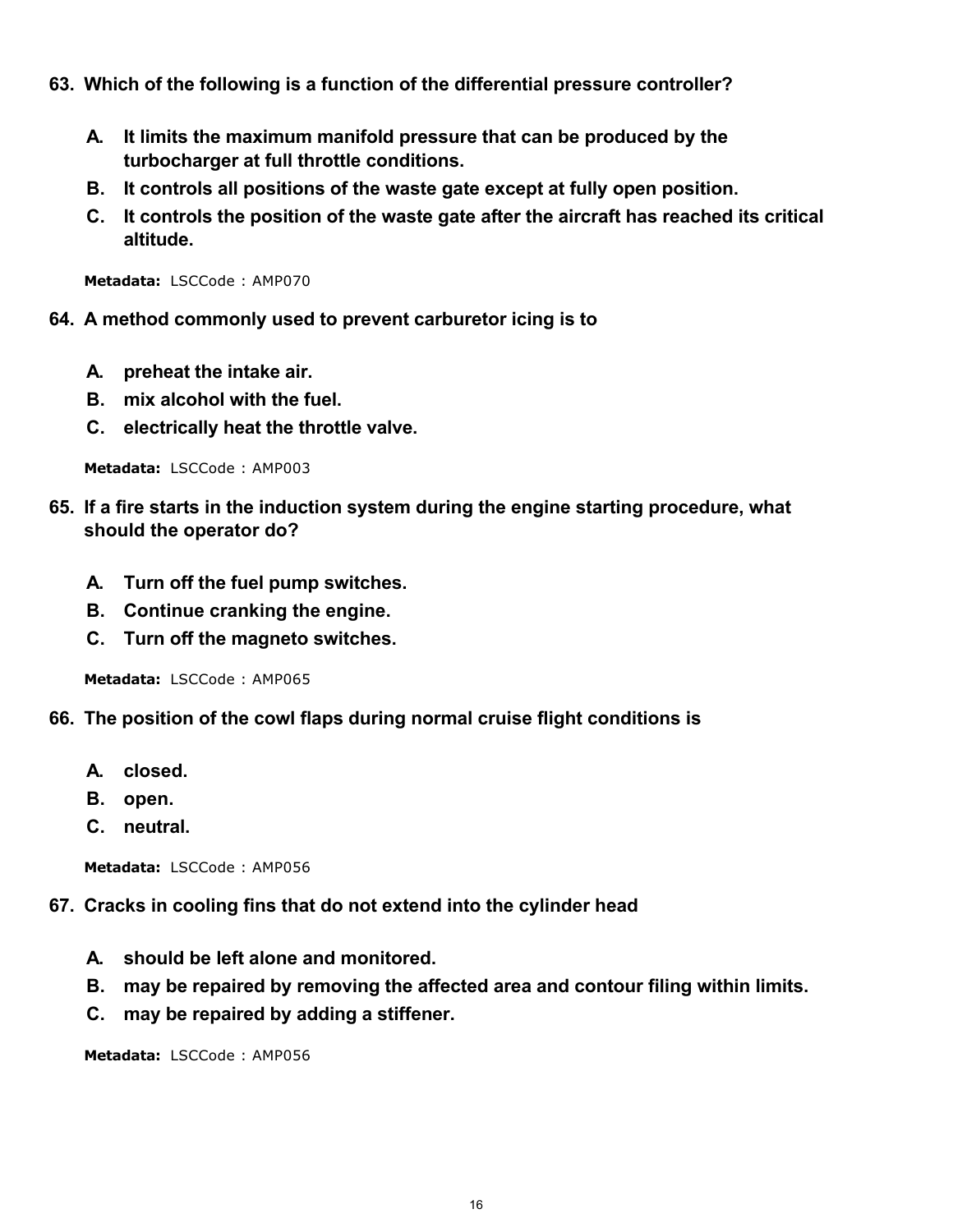- **68. A bent cooling fin on an aluminum cylinder head should be**
	- **A. sawed off and filed smooth.**
	- **B. left alone if no crack has formed.**
	- **C. straightened out as much as possible without breaking.**

- **69. The rearward thrust capability of an engine with the thrust reverser system deployed is**
	- **A. less than its forward capability.**
	- **B. greater than its forward capability.**
	- **C. equal to its forward capability.**

**Metadata:** LSCCode : AMP071

- **70. Which of the following statements is true regarding thrust reverser systems?**
	- **A. The reverser system must be able to withstand high temperatures, be mechanically strong, relatively light in weight, and reliable.**
	- **B. Engine thrust reversers on the aircraft usually will operate independently of each other.**
	- **C. Mechanical blockage system design permits a deployment position aft of the exhaust nozzle only.**

**Metadata:** LSCCode : AMP008

#### **71. Dislodged internal muffler baffles on a small reciprocating aircraft engine may cause**

- **A. excessive exhaust back pressure.**
- **B. an engine overspeed problem.**
- **C. high oil consumption.**

**Metadata:** LSCCode : AMP056

#### **72. The pressure between the turbocharger and the throttle valve is called**

- **A. turbocharger boost pressure.**
- **B. induction manifold pressure.**
- **C. upper deck pressure.**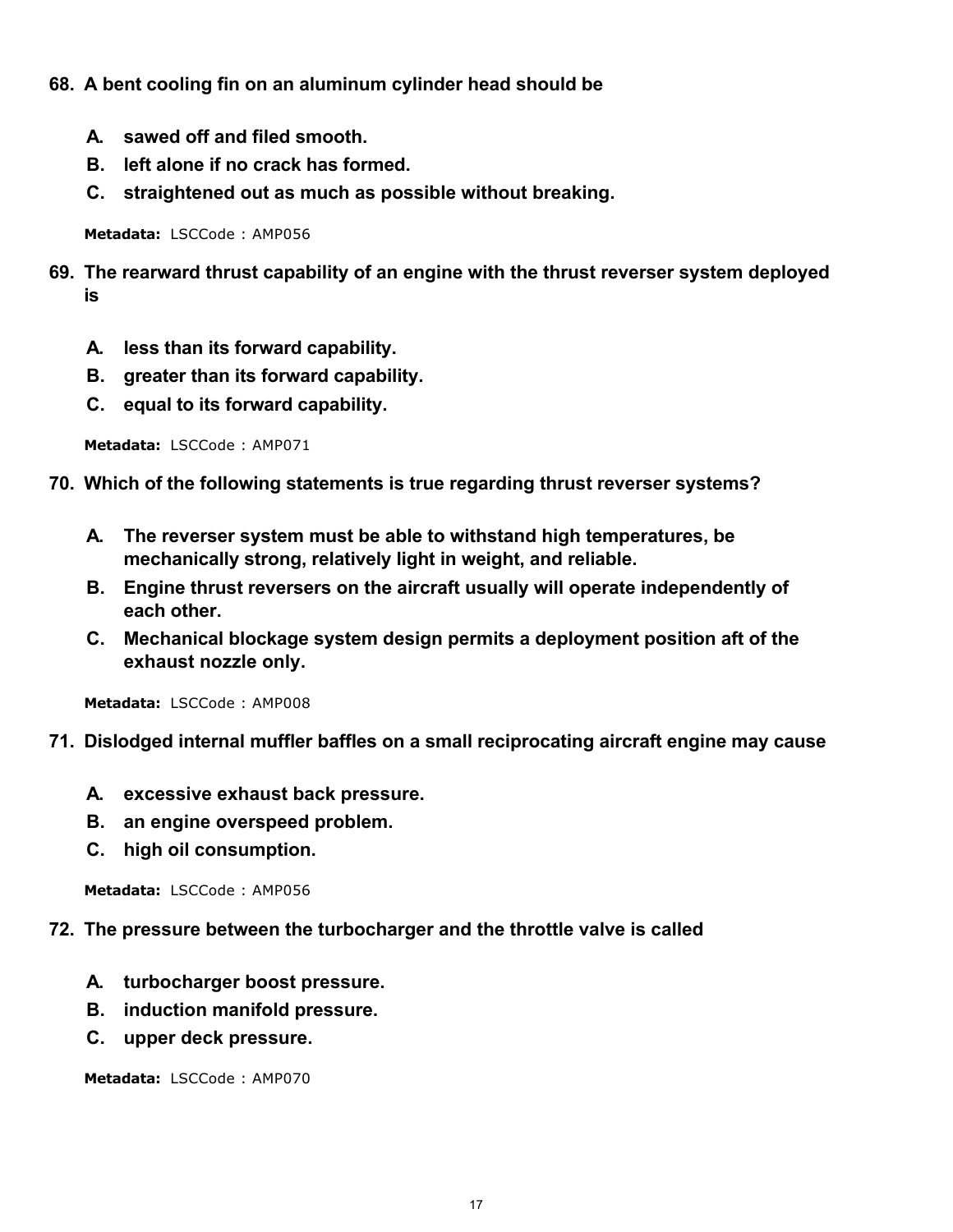## **73. Propellers exposed to salt spray should be flushed with**

- **A. engine oil.**
- **B. fresh water.**
- **C. soapy water.**

**Metadata:** LSCCode : AMP052

- **74. Inspection of aluminum propeller blades by dye-penetrant inspection is accomplished to detect**
	- **A. fatigue failure.**
	- **B. material debond.**
	- **C. warpage.**

**Metadata:** LSCCode : AMP052

## **75. Propeller blade station numbers increase from**

- **A. hub center line to tip.**
- **B. tip to hub center line.**
- **C. blade shank butt to tip.**

**Metadata:** LSCCode : AMP053

- **76. Which of the following determines oil and grease specifications for lubrication of propellers?**
	- **A. Lubricant manufacturer`s instructions.**
	- **B. Engine manufacturer`s instructions.**
	- **C. Propeller manufacturer`s instructions.**

**Metadata:** LSCCode : AMP052

- **77. Ice formation on a propeller blade will**
	- **A. produce unbalance and vibration.**
	- **B. increase thrust and drag.**
	- **C. cause a change in blade angle.**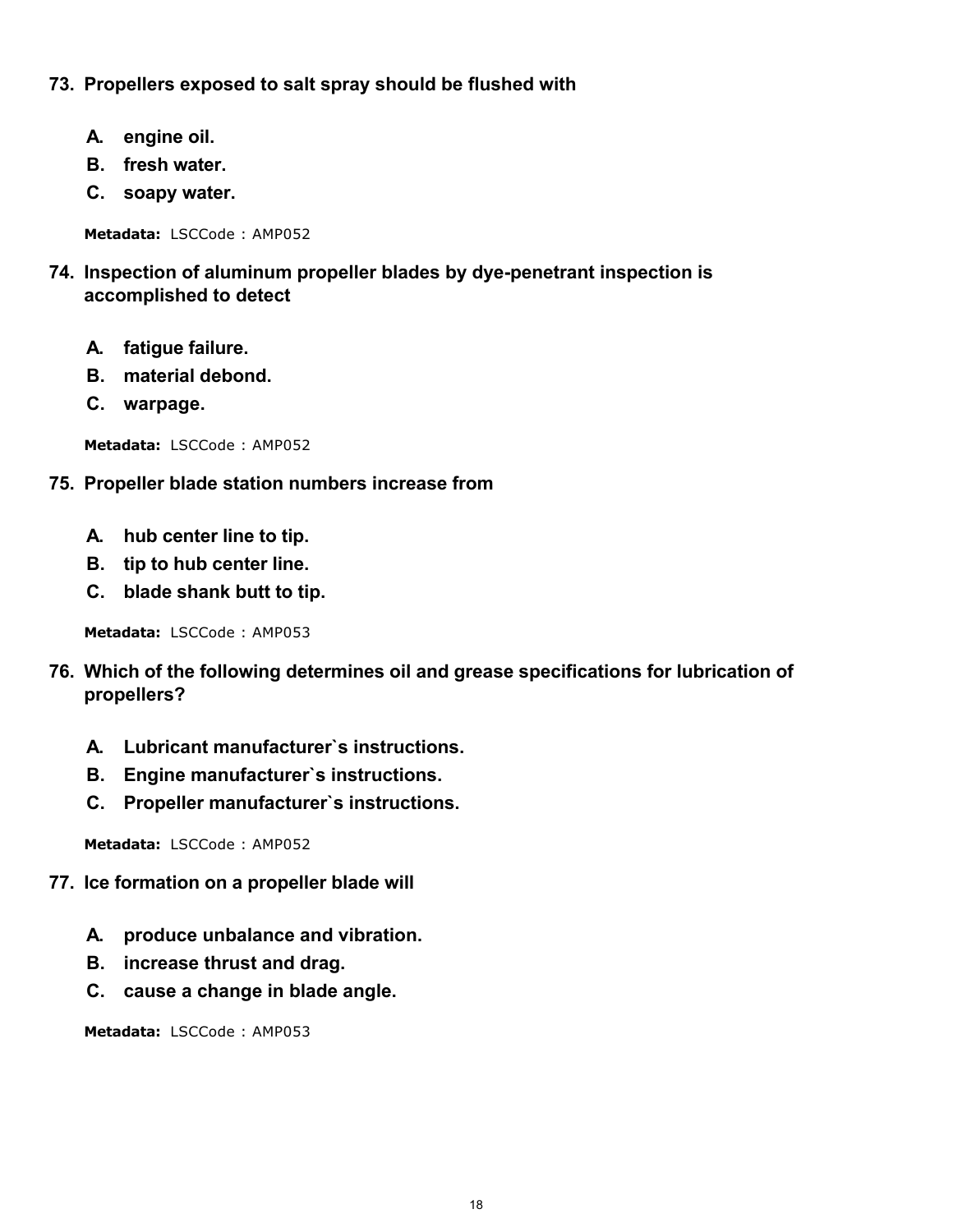- **78. How is anti-icing fluid ejected from the slinger ring on a propeller?**
	- **A. By pump pressure.**
	- **B. By centripetal force.**
	- **C. By centrifugal force.**

- **79. If a flanged propeller shaft has dowel pins,**
	- **A. install the propeller so the blades are positioned for hand propping.**
	- **B. the propeller can only be installed in a given position.**
	- **C. the front cone should be checked for bottoming against the pins.**

**Metadata:** LSCCode : AMP052

- **80. How does the propeller overspeed governor on a turboprop engine decrease propeller rpm?**
	- **A. When oil pressure is decreased, the return spring and counterweights force the oil out of the servo piston.**
	- **B. As oil pressure increases, the servo piston is pushed forward, and the feather spring is compressed.**
	- **C. When oil pressure is increased, the return spring and counterweights force the oil out of the servo piston.**

**Metadata:** LSCCode : AMP053

- **81. Which of the following statements concerning the installation of a new fixed pitch wood propeller is true?**
	- **A. Inspect the bolts for proper torque after every 50 hours and annual inspection.**
	- **B. Install and tighten the bolts to the proper torque during installation; no inspection interval after that.**
	- **C. Inspect the bolts for proper torque after the first flight and after the first 25 hours of flying.**